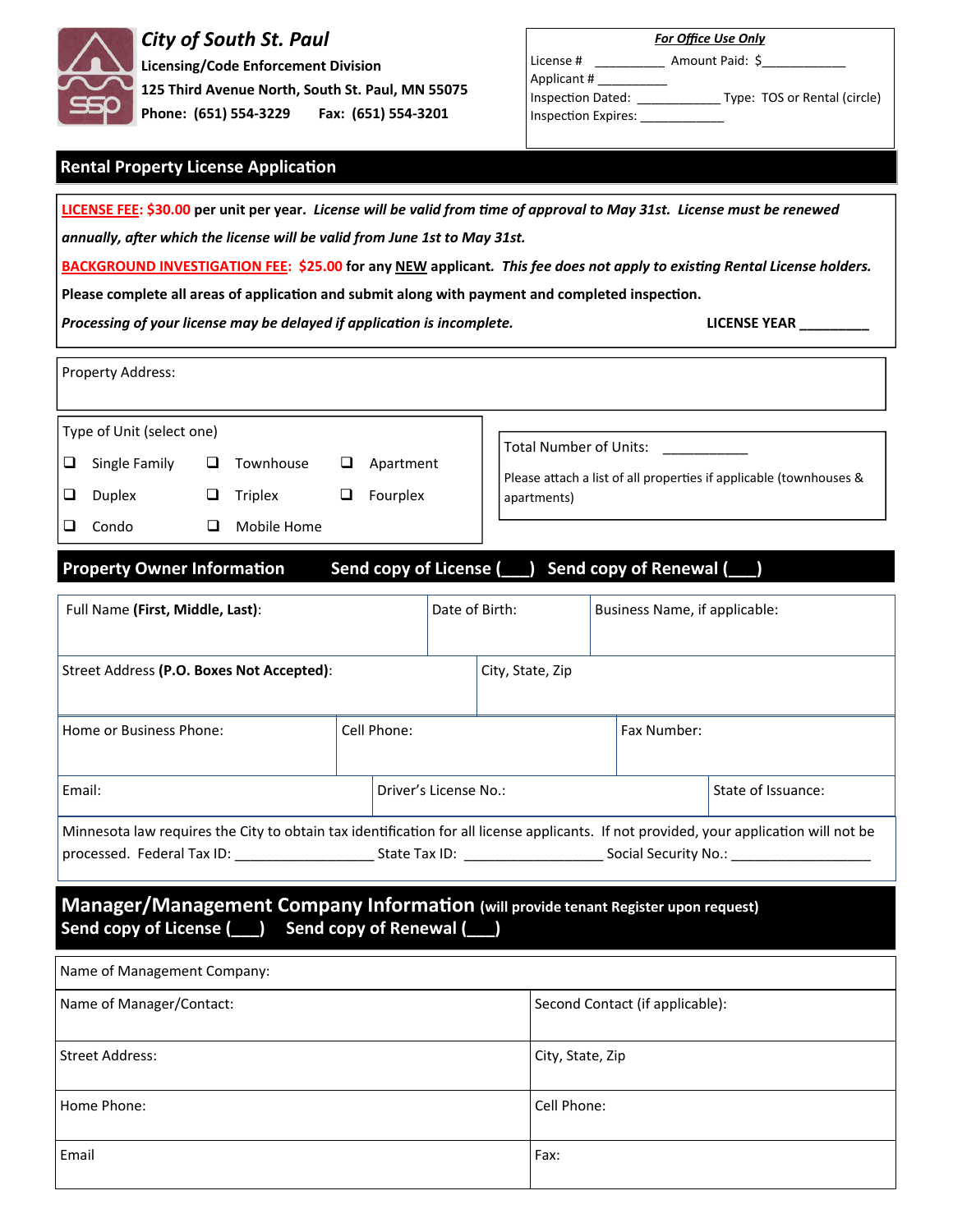#### **All quesƟons must be completed in full in order to process your rental license applicaƟon.**

| 1. | The property is one dwelling unit structure? _____ Yes ______ No ** If you answer Yes, please go directly to #5.                                                                                                                                                                                                                                                                                                                                                                                                                                                                                                                                                          |
|----|---------------------------------------------------------------------------------------------------------------------------------------------------------------------------------------------------------------------------------------------------------------------------------------------------------------------------------------------------------------------------------------------------------------------------------------------------------------------------------------------------------------------------------------------------------------------------------------------------------------------------------------------------------------------------|
| 2. | If this property is a multiple dwelling unit structure:                                                                                                                                                                                                                                                                                                                                                                                                                                                                                                                                                                                                                   |
|    | A. Has the property been legally rented out in the past (with a valid rental license) with the same number of dwelling units<br>that you are proposing? _______Yes ________ No _______ I don't know                                                                                                                                                                                                                                                                                                                                                                                                                                                                       |
|    | If answered "yes" to a, please also answer b:                                                                                                                                                                                                                                                                                                                                                                                                                                                                                                                                                                                                                             |
|    | B. In the time since that valid rental license was issued, has the property ever been converted to have fewer dwelling units<br>than what you are proposing? ______ Yes ______ No ______ I don't know                                                                                                                                                                                                                                                                                                                                                                                                                                                                     |
| 3. | Each rental unit has been inspected in accordance with Article VII of Chapter 106 of City Code? _____ Yes _____ No                                                                                                                                                                                                                                                                                                                                                                                                                                                                                                                                                        |
| 4. | If you are seeking to rent out more units in this building than what was allowed through the most recently issued valid rental<br>license, you will need to go through a zoning/building review to determine whether this is possible. If this building has not been<br>rented out in the past with a valid rental license, you will also need to go through zoning/building review. You may not make any<br>modifications to your building to create additional dwelling units without first going through the zoning review. Please answer<br>the following to assist the Zoning Administrator and Building Official in completing the required zoning/building review: |
|    | A. The property has a width of 75 feet? _______ Yes _______ No                                                                                                                                                                                                                                                                                                                                                                                                                                                                                                                                                                                                            |
|    | B. The property has an area of 9,000 square feet? ______ Yes _______ No                                                                                                                                                                                                                                                                                                                                                                                                                                                                                                                                                                                                   |
|    | C. The property has a width of 7,500 square feet and was platted prior to May 1, 1967? _____Yes _______No ______ Unsure                                                                                                                                                                                                                                                                                                                                                                                                                                                                                                                                                   |
|    | D. The footprint of all dwellings and accessory buildings on the lot do not cover more than 35% or the lot area? _____ Yes<br>$\sqrt{N}$                                                                                                                                                                                                                                                                                                                                                                                                                                                                                                                                  |
|    | E. Each dwelling unit has a separate access to the outside of the dwelling or access to a common hallway or entryway?<br>$\rule{1em}{0.15mm}$ Yes _________ No                                                                                                                                                                                                                                                                                                                                                                                                                                                                                                            |
|    | F. Each dwelling unit has a separate bathroom, kitchen, and sleeping area? ______Yes ______No                                                                                                                                                                                                                                                                                                                                                                                                                                                                                                                                                                             |
|    | G. Each dwelling unit has two (2) off-street parking spaces (in compliance with Article VII Chapter 188, Section 354) on the<br>Property? ______ Yes ______ No                                                                                                                                                                                                                                                                                                                                                                                                                                                                                                            |
|    | H. Are there doors leading directly between units? _____Yes _____No                                                                                                                                                                                                                                                                                                                                                                                                                                                                                                                                                                                                       |
|    | I. Does the building have radiant or forced air heating? _____Radiant _____Forced Air _____Other (please note heating                                                                                                                                                                                                                                                                                                                                                                                                                                                                                                                                                     |
|    | J. f you are converting the property to have additional units you will also need to provide pictures/documentation to verify<br>that the items noted above have been completed in accordance with City Code and with the Minnesota State Residential<br>Code.                                                                                                                                                                                                                                                                                                                                                                                                             |
| 5. | (print property owners name) certify that the responses provided above are                                                                                                                                                                                                                                                                                                                                                                                                                                                                                                                                                                                                |
|    | correct to the best of my knowledge.                                                                                                                                                                                                                                                                                                                                                                                                                                                                                                                                                                                                                                      |

 *(signature)*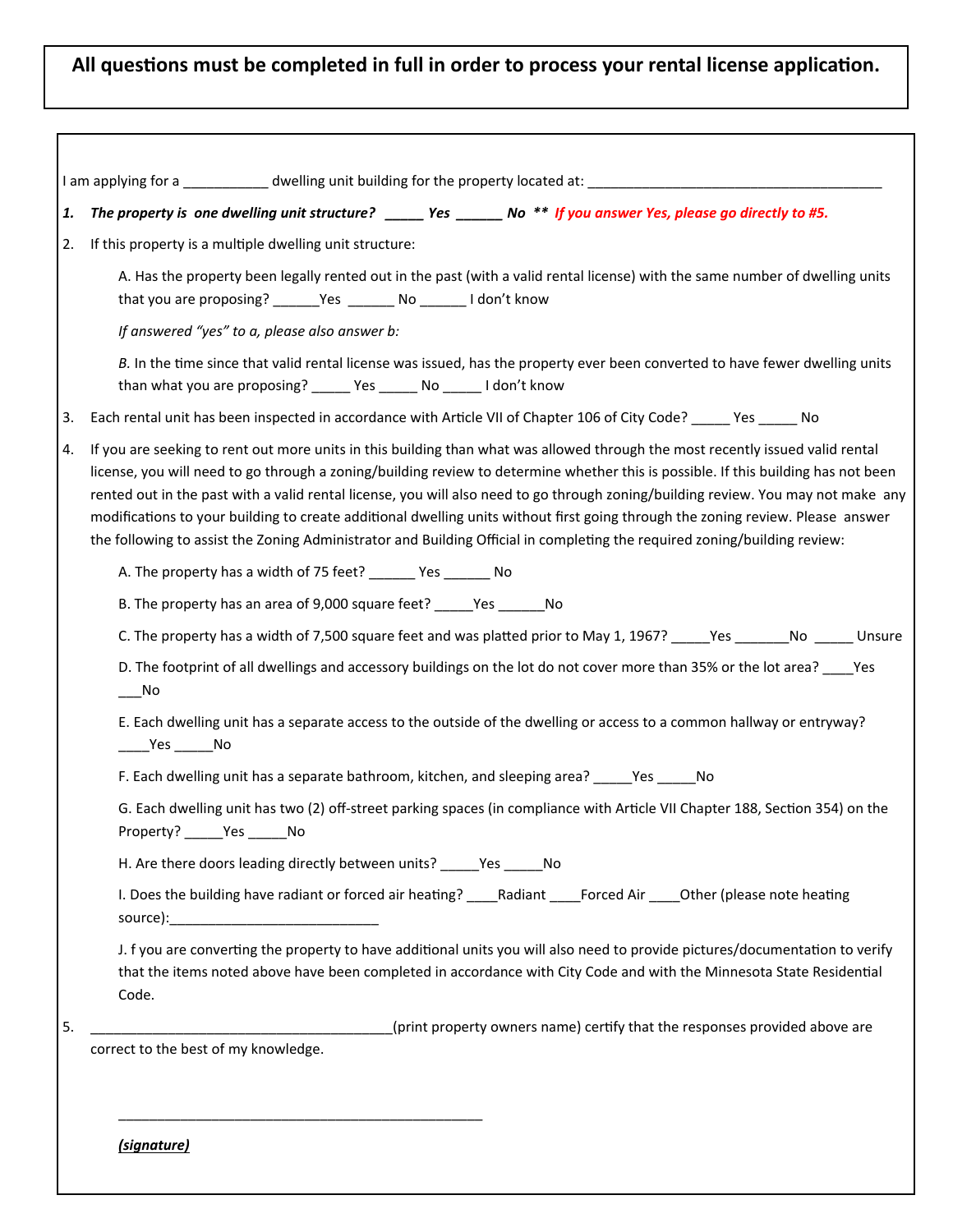#### REQUIRED: ALL SECTIONS MUST BE COMPLETED

#### **I. SOUTH METRO FIRE DEPARTMENT ‐ FIRE DETECTOR AFFIDAVIT**

#### **Smoke Detector InspecƟon Affidavit**

- \_\_\_\_ Yes I have personally inspected and tested the smoke detectors on this property and all were found to be in place and in working order.
- Laffirm that I have explained to an occupant of each dwelling the location and operation of each smoke detector, instructions describing the action to be taken when an alarm sounds, procedure for periodic testing, and contacting the owner when a low-battery tone, power light failure or an inoperative or defective smoke detector occurs.

#### **II. VIOLATIONS/REVOCATIONS**

- A) Have you, as the Applicant, ever been convicted of any felony, crime or violation of any ordinance, other than traffic? Yes No *If yes, give date, place and nature of conviction:* \_
- B) Have you ever had a license revoked or been issued a Provisional Rental License in another City? \_\_\_\_ Yes \_\_\_\_ No *If yes, list any and all Cities:*

#### **III. RENTAL PROPERTIES OWNED**

If you own other rental properties, please provide addresses of at least three properties:

| Street Address: | City              | State: |  |
|-----------------|-------------------|--------|--|
| Street Address: | City              | State: |  |
| Street Address: | City <sup>-</sup> | State: |  |

#### **IV.** Rental Property Information

#### **Property currently accepts subsidized housing vouchers (COPY OF REGISTRATION BY STATE IS REQUIRED)**

| Yes | If Yes, indicate: | Section 8 Housing                | Number of Units: |
|-----|-------------------|----------------------------------|------------------|
| No  |                   | <b>Group Residential Housing</b> | Number of Units: |

#### Property is currently a state-licensed residential care facility (COPY OF LICENSE BY STATE IS REQUIRED)

| Yes | `Yes, indicate: \ | Type of License |
|-----|-------------------|-----------------|
| No  |                   | License Number  |

#### **V. APPLICANT AGREEMENT**

| I have read and understand Article VII, Sections 106-230 to 106-247 of the City Code regarding rental licensing and |
|---------------------------------------------------------------------------------------------------------------------|
| ■ understand that I am subject to all the requirements listed in additional to other city ordinances.               |

I understand that all tenants must be included on a written lease, this includes \*required\* Crime Free Lease **Addendum.**

I understand that the City Clerk must be notified in writing within 10 business days of any change of information on this application.

I understand that rental licenses are not transferable and that new owner(s) must apply for a new license.

I understand that it is the owner/manager's responsibility to pursue the necessary actions to renew said license in a timely manner.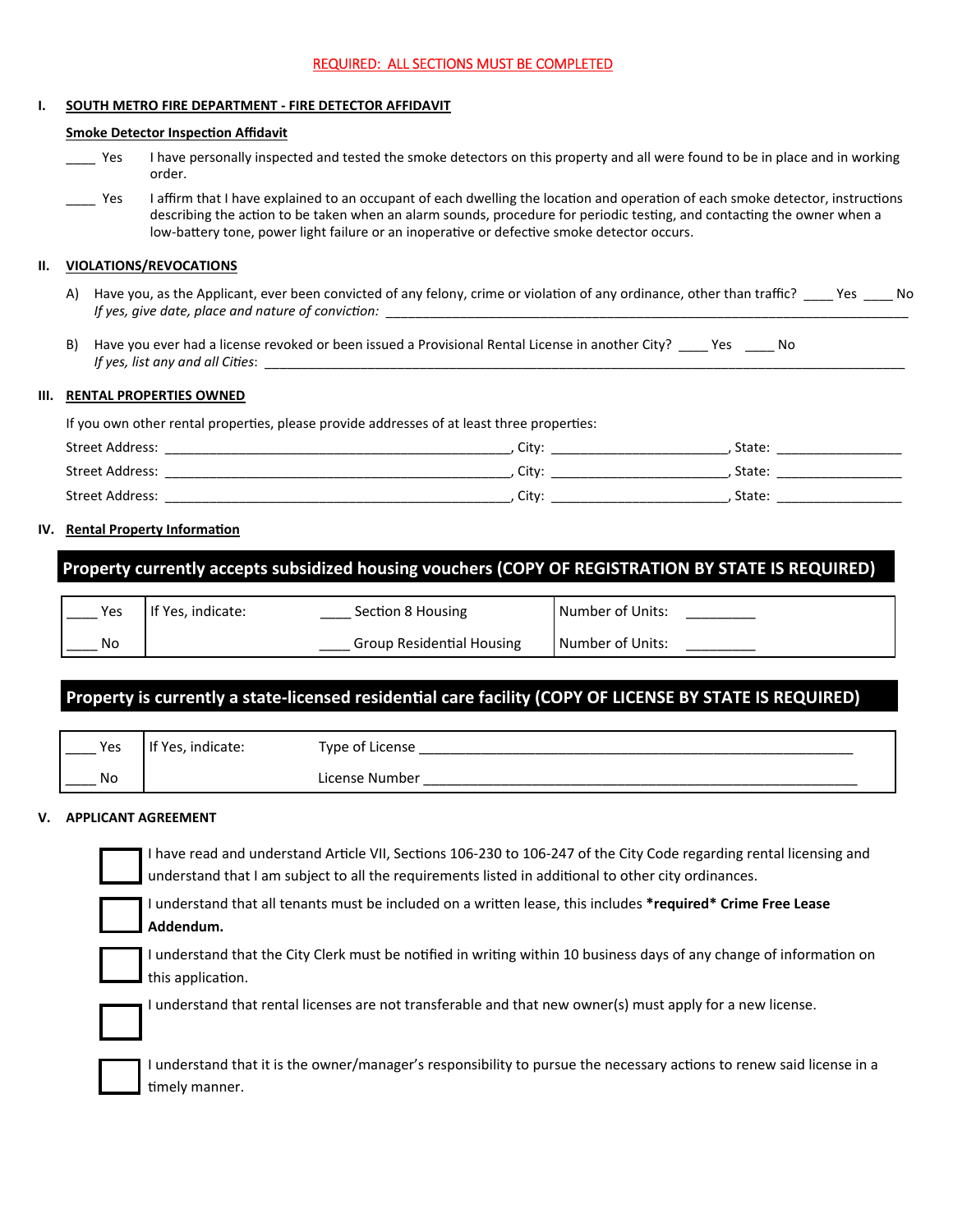|                   | <b>CERTIFICATE OF COMPLIANCE - MINNESOTA WORKERS' COMPENSATION LAW</b>                                                                                                                                                                                                                                                                                                                                                                                                                                                                                                                                                                                               |
|-------------------|----------------------------------------------------------------------------------------------------------------------------------------------------------------------------------------------------------------------------------------------------------------------------------------------------------------------------------------------------------------------------------------------------------------------------------------------------------------------------------------------------------------------------------------------------------------------------------------------------------------------------------------------------------------------|
|                   | ** Your license will not be issued without the following information - you must complete either Section A or B below.                                                                                                                                                                                                                                                                                                                                                                                                                                                                                                                                                |
|                   | Minnesota Statute, Sec. 176.182, requires every state and local licensing agency to withhold the issuance or renewal of a license or permit<br>to operate a business in Minnesota until the Applicant presents acceptable evidence of compliance with the workers' compensation insur-<br>ance coverage requirement of Minnesota Statutes Chapter 176. If this information is not provided or is falsely stated, it shall result in a<br>\$2,000 penalty assessed against the Applicant by the Commissioner of the Department of Labor and Industry. A valid workers' compensa-<br>tion policy must be kept in effect at all times by employers, as required by law. |
| <b>Section A:</b> | <b>WORKERS' COMPENSATION INSURANCE POLICY INFORMATION (for businesses with employees)</b>                                                                                                                                                                                                                                                                                                                                                                                                                                                                                                                                                                            |
|                   |                                                                                                                                                                                                                                                                                                                                                                                                                                                                                                                                                                                                                                                                      |
|                   |                                                                                                                                                                                                                                                                                                                                                                                                                                                                                                                                                                                                                                                                      |
| <b>Section B:</b> | REASON FOR EXEMPTION FROM WORKERS' COMPENSATION INSURANCE (for businesses with no employees or other coverage)                                                                                                                                                                                                                                                                                                                                                                                                                                                                                                                                                       |
|                   | For questions on obtaining workers' compensation coverage or exemptions, call (651) 284-5032 or (800) 342-5354.                                                                                                                                                                                                                                                                                                                                                                                                                                                                                                                                                      |
|                   | I have no employees (see Minnesota Statute 176.011, Sub. 9, for the definition of an employee).                                                                                                                                                                                                                                                                                                                                                                                                                                                                                                                                                                      |
|                   | I am self-insured for workers' compensation (attach a copy of the authorization to self-insure from the Minnesota<br>Department of Commerce).                                                                                                                                                                                                                                                                                                                                                                                                                                                                                                                        |
|                   | I have employees but they are not covered by the workers' compensation law (see Minnesota Statute 176.041 for a list of<br>excluded employees). Explain why your employees are not covered: __________________________________                                                                                                                                                                                                                                                                                                                                                                                                                                       |
|                   |                                                                                                                                                                                                                                                                                                                                                                                                                                                                                                                                                                                                                                                                      |

#### **SIGNATURE REQUIRED**

I understand and affirm that I will operate and maintain the subject premises identified herein according to the South St. Paul City Code. I hereby affirm that I am the owner or authorized agent of the owner and the answers contained herein are true and accurate in all respects to the best of my knowledge and belief.

 \_\_\_\_\_\_\_\_\_\_\_\_\_\_\_\_\_\_\_\_\_\_\_\_\_\_\_\_\_\_\_\_\_\_\_\_\_\_\_\_\_\_\_\_\_\_\_\_\_\_\_ \_\_\_\_\_\_\_\_\_\_\_\_\_\_\_\_\_\_\_\_\_\_\_\_\_\_\_\_ Signature (Applicant, Owner, Partner or Corporate Officer) Date

 \_\_\_\_\_\_\_\_\_\_\_\_\_\_\_\_\_\_\_\_\_\_\_\_\_\_\_\_\_\_\_\_\_\_\_\_\_\_\_\_\_\_\_\_\_\_\_\_\_\_\_ Printed Name (Applicant, Owner, Partner or Corporate Officer)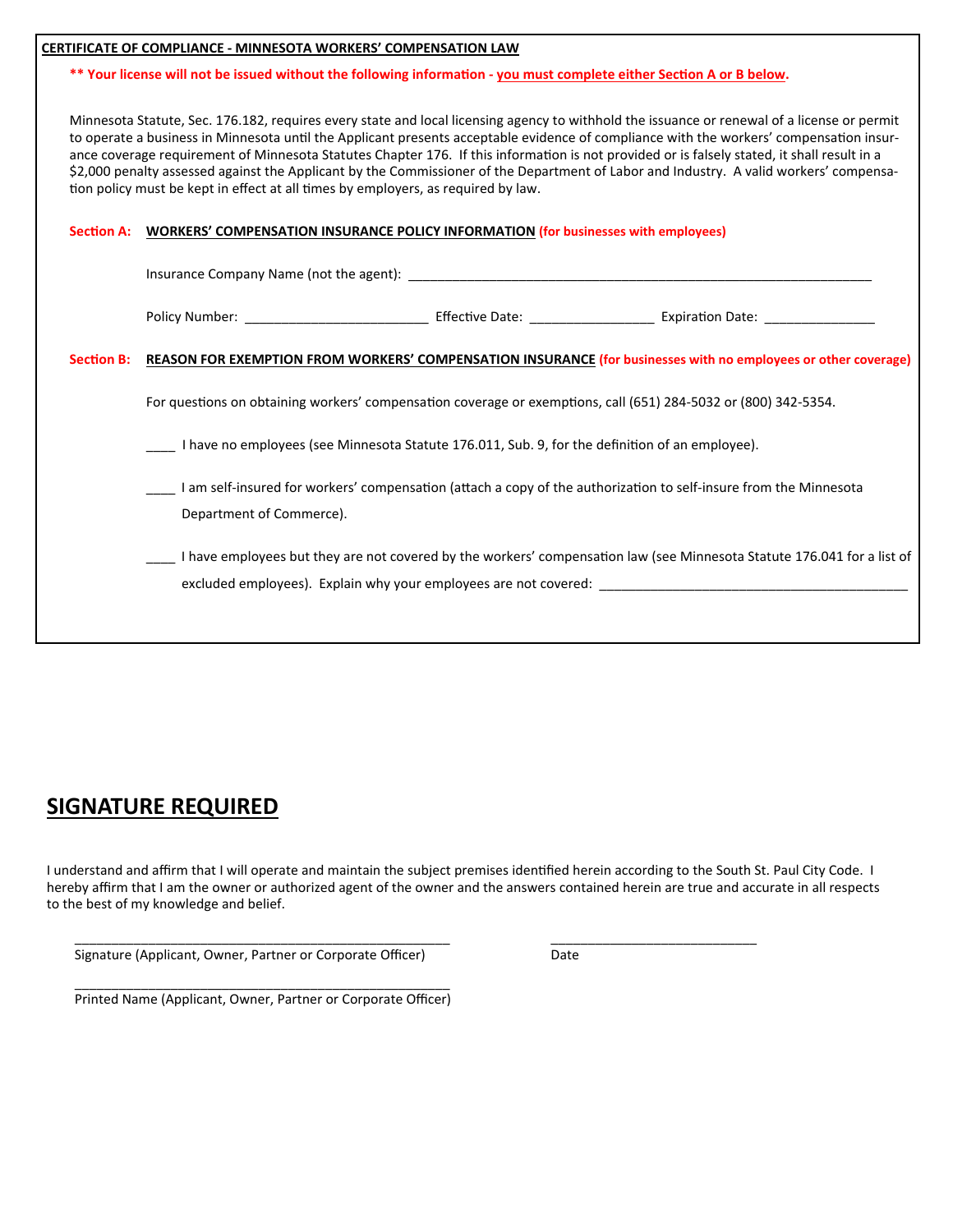#### **BACKGROUND INVESTIGATION CONSENT RELEASE**

As a license applicant, I hereby give my consent for a personal background investigation, to include a criminal history check, to be used in the determination of whether my application is to be approved. The results of such investigation shall be made public pursuant to appropriate City Council approval or denial of the license application. I understand that I am under no legal obligation to consent to such investigation, but that my refusal to so consent may be the basis for denying my application.

TENNESSEN WARNING: In connection with your request for a license, the City has asked that you provide information about yourself which may be classified as private, confidential, nonpublic, or protected nonpublic under the Minnesota Government Data Practices Act. This means that this data is not ordinarily available to the general public. Accordingly, the City is required to inform you of the following:

- The purpose and intended use of the information requested is to determine if you are eligible for a license from the City of South St. Paul.
- You are not legally obligated to supply the requested information.
- The known consequences of supplying the requested information is that the information or further investigation could disclose information which could cause your application to be denied.
- The known consequences of refusing to supply the requested information is that your request for a license cannot be processed.
- A criminal charge, arrest, or conviction will not necessarily bar you from obtaining a license with the City, unless the conviction is related to the matter for which the license is sought, according to Minnesota Statute 364.03. However, failure to reveal the requested criminal information will be considered falsification of the application and may be used as grounds for the denial of the application.
- Other governmental agencies necessary to process your application are authorized by law to receive the information provided.
- The City is required by law to furnish some of this information to the Department of Labor and Industry and the Minnesota Commissioner of Revenue.

By signing below, the undersigned acknowledges that he/she has read and understands the contents of this notice.

 $\overline{\phantom{a}}$  , and the contribution of the contribution of the contribution of the contribution of the contribution of the contribution of the contribution of the contribution of the contribution of the contribution of the

Applicant Full Name (First, Middle, Last):

Applicant Date of Birth (mm/dd/yyyy): \_\_\_\_\_\_\_\_\_\_\_\_\_\_\_\_\_\_\_\_\_\_\_\_\_\_\_\_\_\_\_\_\_\_\_\_\_\_\_\_\_\_\_

Signature Date **Date** 

A COPY OF YOUR DRIVER'S LICENSE MUST ACCOMPANY THIS FORM IN ORDER TO HAVE YOUR RENTAL LICENSE

PLACE COPY OF DRIVER'S LICENSE HERE

OR

SUBMIT SEPARATELY WITH APPLICATION

*These statements are true, correct and are made with the knowledge that this information may be made public. False disclosures are subject to perjury proceedings and forfeiture of the license application.* 

Remit Completed Application to:

City of South St. Paul Licensing Division 125 Third Avenue North South St. Paul, MN 55075

Phone: (651) 554‐3229 Fax: (651) 554‐3201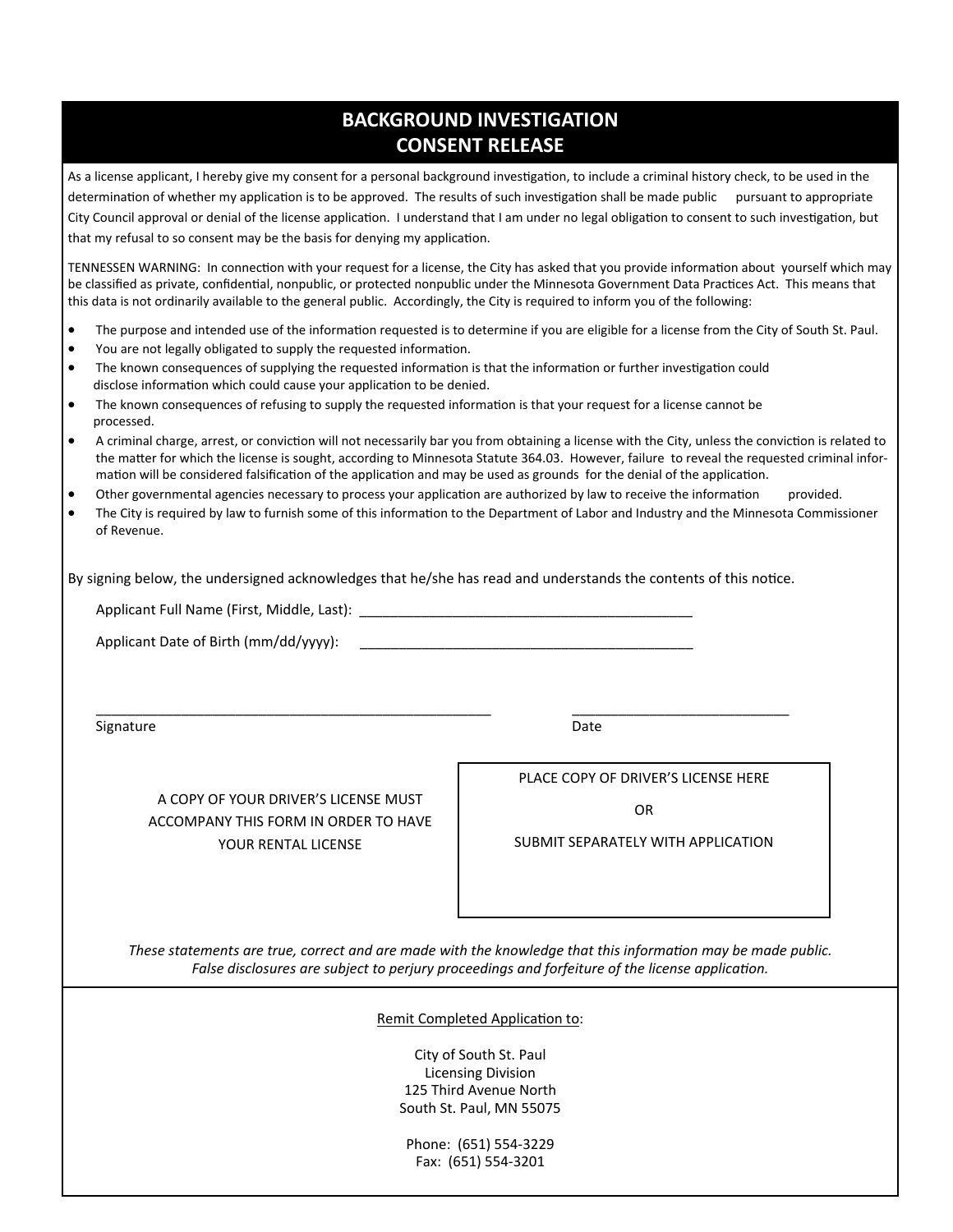Effective January 1, 2020, Dakota County requires multi‐family properties(4+ units) to meet minimum recycling requirements found in Ordinance 110. I hereby certify that the property at \_\_\_\_\_\_\_\_\_\_\_\_\_\_\_\_\_\_\_\_\_\_\_\_\_\_\_\_\_\_\_\_\_\_\_\_\_\_\_\_\_\_\_\_\_\_\_ that I own does the following or meets the

following requirements:

#### 1. **Recycling Service**

- \_\_\_ Yes \_\_\_ No Offers Recycling Service (either with a hauler or self‐hauls).
- \_\_\_ Yes \_\_\_ No Offers weekly recycling service of at least 0.1 cubic yards per dwelling unit.
- \_\_\_ Yes \_\_\_ No Offers containers large enough to collect all recyclable to prevent overflow between pick up days.

#### **2. Recycling of Designated Materials**

Les Land The property recycles paper, cardboard, cartons (ex. milk and juice containers, metal cans, glass bottles & jars, and plastic bottles (# 1, 2, 5).

#### **3. Co‐located Containers**

\_\_\_ Yes \_\_\_ No Recycling and trash containers are within 10 feet of each other in all common areas, including but not limited to lobbies, mail rooms, employee areas, laundry rooms, community rooms, gyms, and outdoor spaces.

#### **4. Labeled Containers**

- Yes \_\_\_ No All recycling and trash containers are labeled as "trash" or "recycling" to indicate the type of material collected. \*
- \_\_\_ Yes \_\_\_ No All labels are color coded with blue indicating recycling and black or grey denoting garage. **\***
- \_\_\_ Yes \_\_\_ No All labels show images of what can be recycled and how to recycle certain items. (i.e., flatten boxes). **\***
- **\*** Dakota County offers free recycling and trash labels to meet these requirements. (See reverse)

#### **5. Provide Recycling Education**

- \_\_\_ Yes \_\_\_ No Standardized recycling education is provided to residents, employees and housekeeping and custodial contractors, at least once a year. **\***
- \_\_\_ Yes \_\_\_ No New residents and staff are provided with recycling information within 30-days of move in or hire. **\***
- **\*** Dakota County provides free educational resources that meet these requirements.

\_\_\_\_\_\_\_\_\_\_\_\_\_\_\_\_\_\_\_\_\_\_\_\_\_\_\_\_\_\_\_\_\_\_\_\_\_\_\_ \_\_\_\_\_\_\_\_\_\_\_\_\_\_\_\_\_\_\_\_\_